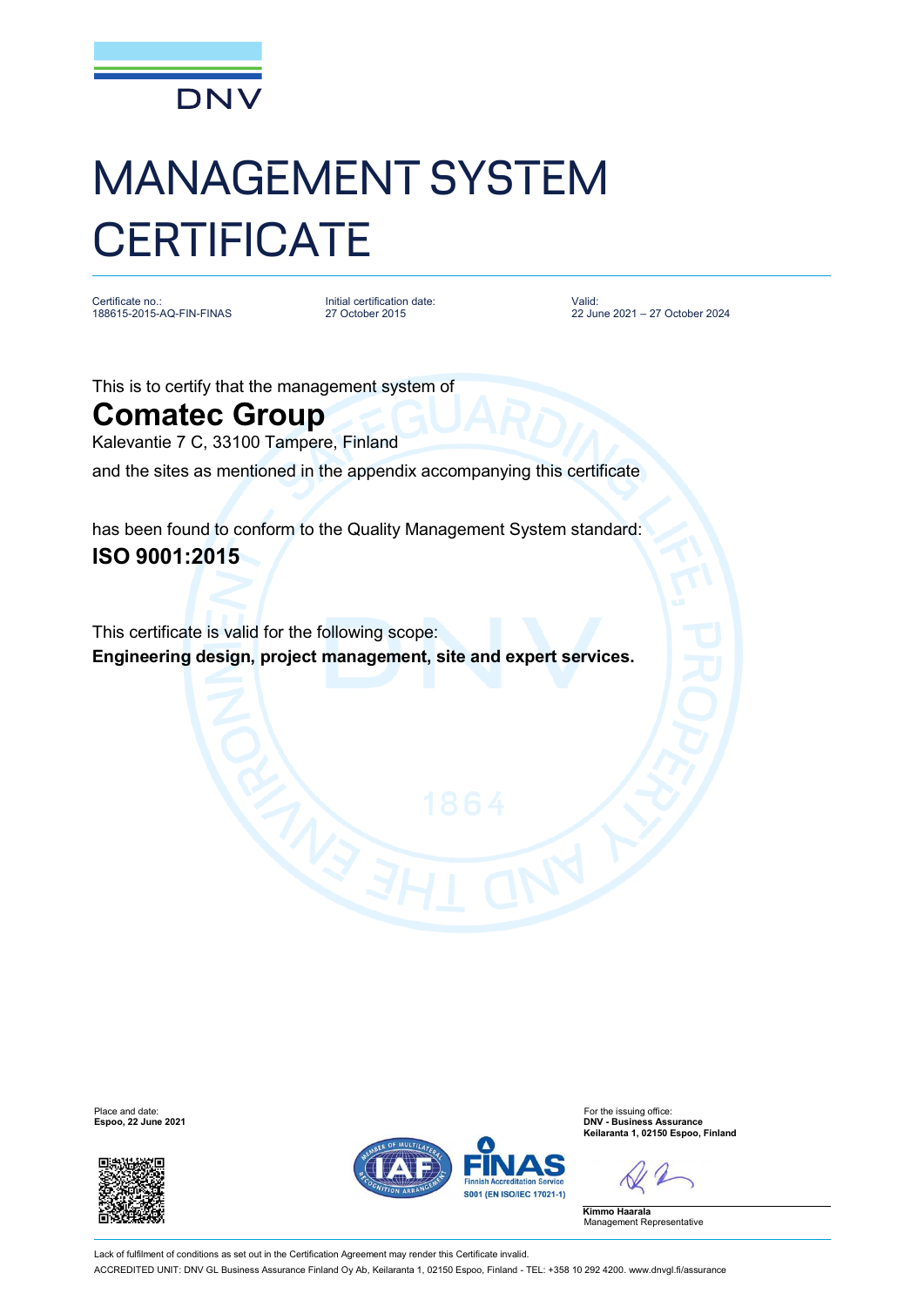

## **Appendix to Certificate**

## **Comatec Group**

Locations included in the certification are as follows:

| <b>Site Name</b>                         | <b>Site Address</b>                                   | <b>Site Scope</b>                                                    |
|------------------------------------------|-------------------------------------------------------|----------------------------------------------------------------------|
| Comatec Group                            | Kalevantie 7 C, 33100 Tampere, Finland                | Engineering design, project management,<br>site and expert services. |
| Comatec Automation Oy (Imatra)           | Sukkulakatu 3, 55120 Imatra, Finland                  | Engineering design, project management,<br>site and expert services. |
| Comatec Automation Oy (Lappeenranta)     | Lauritsalantie 1, 53100 Lappeenranta,<br>Finland      | Engineering design, project management,<br>site and expert services. |
| Comatec Automation Oy (Tampere)          | Kalevantie 7 C, 33100 Tampere, Finland                | Engineering design, project management,<br>site and expert services. |
| Comatec Estonia Oü (Tallinna)            | Laki 16, Room 511, 10621 Tallinn, Estonia             | Engineering design, project management,<br>site and expert services. |
| Comatec Poland Sp. z.o.o. (Gdansk)       | ul. Szafarnia 10, 3rd floor, 80-755 Gdansk,<br>Poland | Engineering design, project management,<br>site and expert services. |
| Comatec Poland Sp. z.o.o. (Wroclaw)      | ul. Legnicka 48H, 54-202 Wrocław, Poland              | Engineering design, project management,<br>site and expert services. |
| Deemec Oy (Hyvinkää)                     | Kankurinkatu 4-6, 05800 Hyvinkää,<br>Finland          | Engineering design, project management,<br>site and expert services. |
| Deemec Romania Oy SRL                    | Brasov N. Titulescu 2, Brasov, Romania                | Engineering design, project management,<br>site and expert services. |
| Insinööritoimisto Comatec Oy (Jyväskylä) | Laukaantie 4 B, 40320 Jyväskylä, Finland              | Engineering design, project management,<br>site and expert services. |
| Insinööritoimisto Comatec Oy (Järvenpää) | Sibeliuksenkatu 18, 04400 Järvenpää,<br>Finland       | Engineering design, project management,<br>site and expert services. |
| Insinööritoimisto Comatec Oy (Kouvola)   | Prikaatintie 9, 45100 Kouvola, Finland                | Engineering design, project management,<br>site and expert services. |
| Insinööritoimisto Comatec Oy (Kuopio)    | Microkatu 1, 70210 Kuopio, Finland                    | Engineering design, project management,<br>site and expert services. |
| Insinööritoimisto Comatec Oy (Lahti)     | Askonkatu 9 F, 15100 Lahti, Finland                   | Engineering design, project management,<br>site and expert services. |
| Insinööritoimisto Comatec Oy (Tampere)   | Kalevantie 7 C, 33100 Tampere, Finland                | Engineering design, project management,<br>site and expert services. |
| Insinööritoimisto Comatec Oy (Turku)     | Kärsämäentie 23, 20360 Turku, Finland                 | Engineering design, project management,<br>site and expert services. |
| Oucons Oy (Lapinlahti)                   | Lapinlahdentie 1, 73200 Varpaisjärvi,<br>Finland      | Engineering design, project management,<br>site and expert services. |
| Insinööritoimisto Comatec Oy (Vaasa)     | Runsorintie 1, 65380 Vaasa, Finland                   | Engineering design, project management,<br>site and expert services. |
| Insinööritoimisto Comatec Oy (Vantaa)    | Jaakonkatu 3, 01620 Vantaa, Finland                   | Engineering design, project management,<br>site and expert services. |
| Oucons Oy (Joensuu)                      | Masterintie 3 A, 80710 Lehmo, Joensuu,<br>Finland     | Engineering design, project management,<br>site and expert services. |
| Oucons Oy (Kankaanpää)                   | Keskuskatu 52, 38700 Kankaanpää,<br>Finland           | Engineering design, project management,<br>site and expert services. |

Lack of fulfilment of conditions as set out in the Certification Agreement may render this Certificate invalid.

ACCREDITED UNIT: DNV GL Business Assurance Finland Oy Ab, Keilaranta 1, 02150 Espoo, Finland - TEL: +358 10 292 4200. [www.dnvgl.fi/assurance](http://www.dnvgl.fi/assurance)